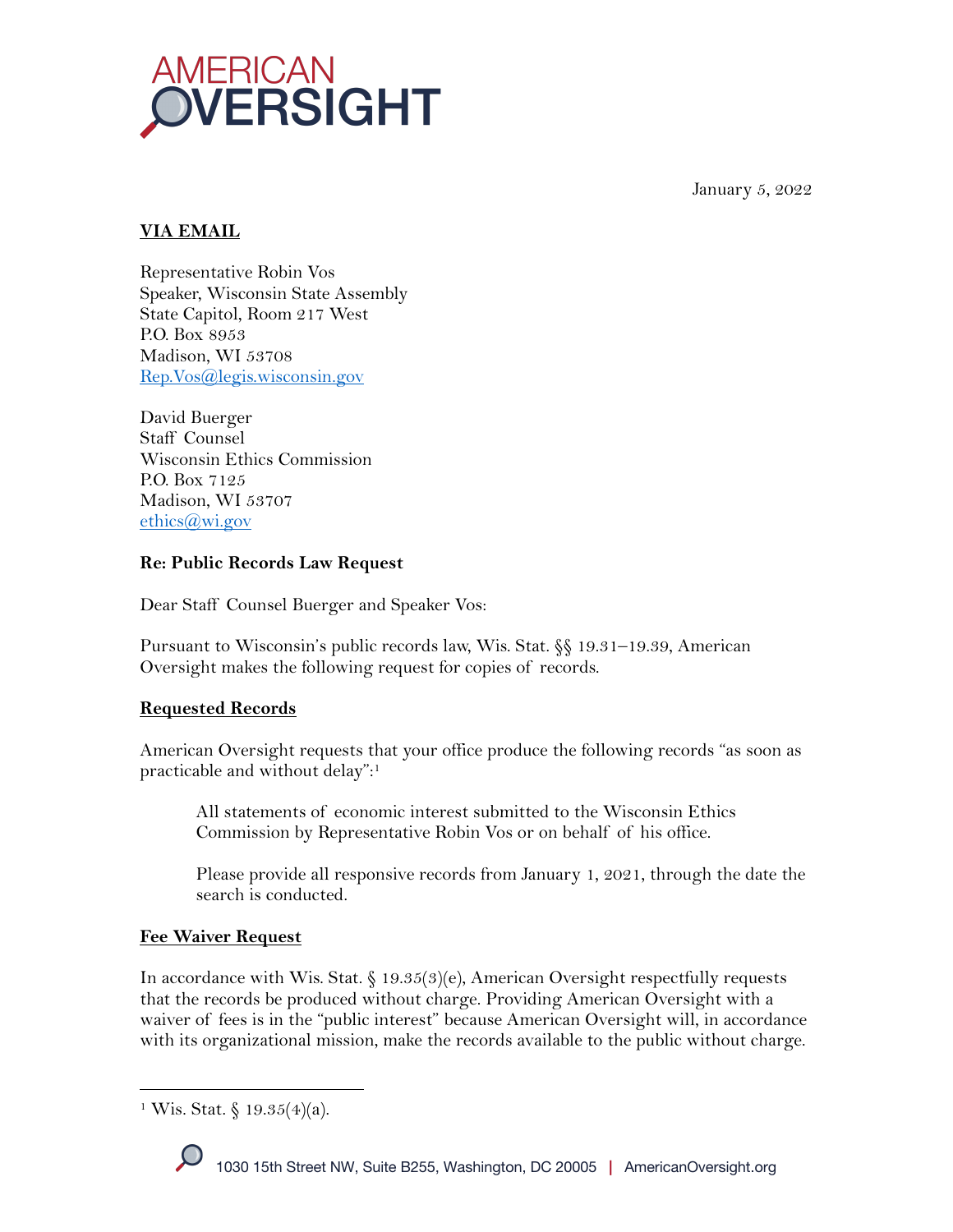These disclosures will likely contribute to a better understanding of relevant government procedures by the general public.

American Oversight's work is aimed solely at serving the public interest. As a  $501(c)(3)$ nonprofit, American Oversight does not have a commercial purpose and the release of the information requested is not in American Oversight's financial interest. Rather, American Oversight's mission is to serve the public by promoting transparency in government, educating the public about government activities, and ensuring the accountability of government officials. American Oversight uses the information gathered, and its analysis of it, to educate the public through reports, press releases, or other media.2 American Oversight also makes materials it gathers available on its public website<sup>3</sup> and promotes their availability on social media platforms, such as Facebook and Twitter.<sup>4</sup>

The public has a significant interest in travel undertaken by members of the Wisconsin legislature during the 2021 legislative session. Records with the potential to shed light on this matter would contribute significantly to public understanding of operations of the government, including the cost of potential trips undertaken by members of the Wisconsin legislature. American Oversight is committed to transparency and makes the responses agencies provide to public records requests publicly available, and the public's understanding of the government's activities would be enhanced through American Oversight's analysis and publication of these records.

American Oversight asks that if its request for a fee waiver is denied in whole or in part, that you contact us prior to incurring any costs.

# **Guidance Regarding the Search & Processing of Requested Records**

American Oversight seeks all responsive records regardless of format, medium, or physical characteristics. In conducting your search, please understand the term "record" in its broadest sense, to include any written, typed, recorded, graphic, printed, or audio material of any kind. We seek records of any kind, including electronic records, audiotapes, videotapes, and photographs, as well as letters, emails, facsimiles, telephone messages, voice mail messages and transcripts, notes, or minutes of any meetings,

<sup>4</sup> American Oversight currently has approximately 15,580 page likes on Facebook and 109,300 followers on Twitter. American Oversight, Facebook,

<sup>2</sup> *See generally News*, American Oversight, https://www.americanoversight.org/blog; *State Investigations*, American Oversight, https://www.americanoversight.org/states; *see, e.g., State Government Contacts with Voting-Restriction Activists*, American Oversight, https://www.americanoversight.org/investigation/state-government-contacts-withvoting-restriction-activists; *Wisconsin Documents Offer Window into Early Uncertainty over COVID-19*, American Oversight, https://www.americanoversight.org/wisconsindocuments-offer-window-into-early-uncertainty-over-covid-19.

<sup>3</sup> *Documents,* American Oversight, https://www.americanoversight.org/documents.

https://www.facebook.com/weareoversight/ (last visited Jan. 3, 2022); American Oversight (@weareoversight), Twitter, https://twitter.com/weareoversight (last visited Jan. 3, 2022).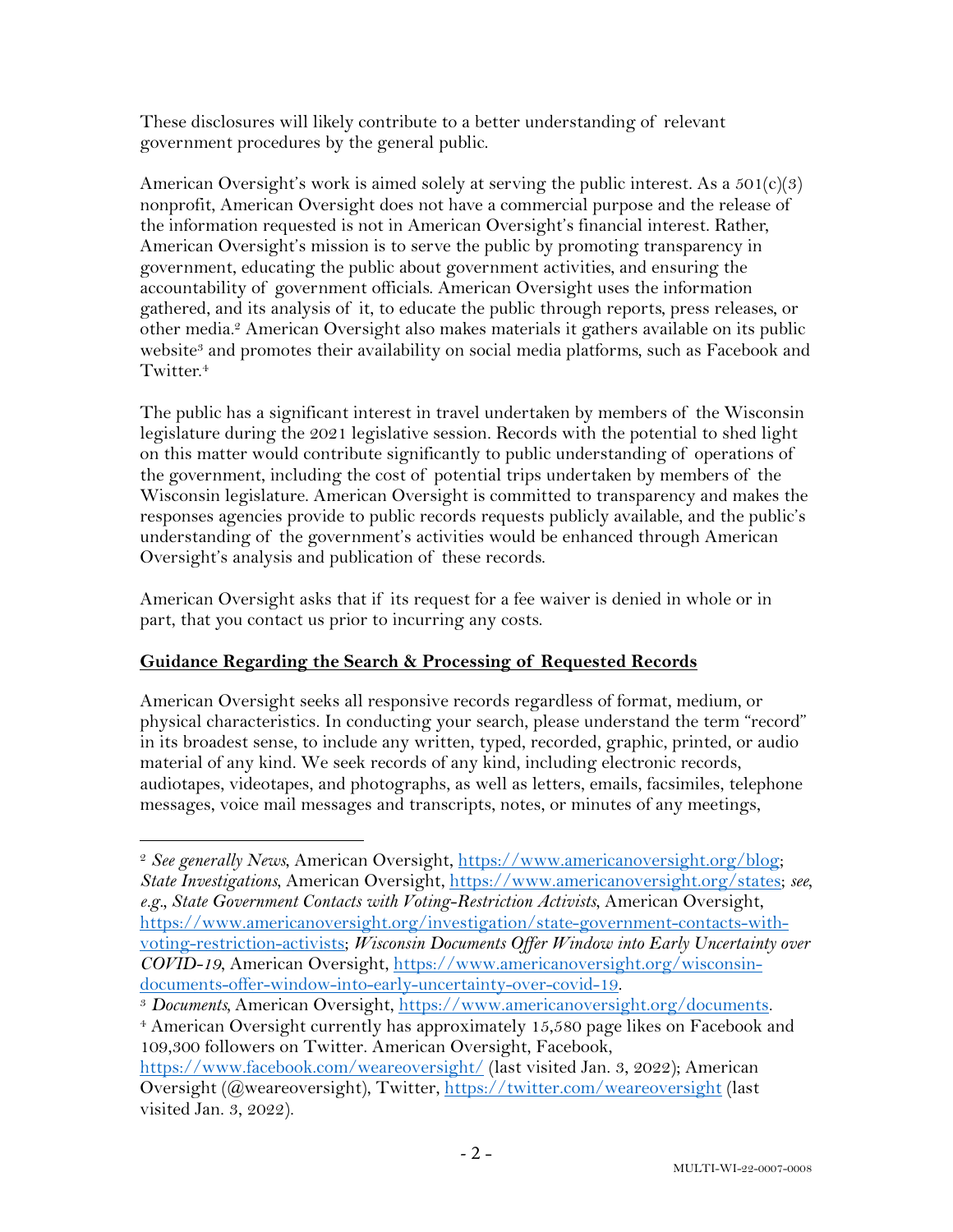telephone conversations or discussions. Our request includes any attachments to these records. **No category of material should be omitted from search, collection, and production.**

Please search all locations and systems likely to have responsive records regarding official business. **You may not exclude searches of files or emails in the personal custody of your officials, such as personal email accounts.** Emails conducting government business sent or received on the personal account of the authority's officer or employee constitutes a record for purposes of Wisconsin's public records laws.<sup>5</sup>

In the event some portions of the requested records are properly exempt from disclosure, please disclose any reasonably segregable non-exempt portions of the requested records.6 If it is your position that a document contains non-exempt segments, but that those non-exempt segments are so dispersed throughout the document as to make segregation impossible, please state what portion of the document is non-exempt, and how the material is dispersed throughout the document. If a request is denied in whole, please state specifically that it is not reasonable to segregate portions of the record for release.

American Oversight expects that you have ensured all responsive records and records relevant to this request and your compliance with it are retained as required by Wisconsin law. Please take all appropriate steps to ensure that no such records are deleted by the agency before the completion of processing for this request. If records potentially responsive or relevant to this request, or your compliance with it, are likely to be located on systems where they are subject to potential deletion, including on a scheduled basis, please take steps to prevent that deletion, including, as appropriate, by instituting a litigation hold on those records.

### **Conclusion**

If you have any questions regarding how to construe this request for records or believe that further discussions regarding search and processing would facilitate a more efficient production of records of interest to American Oversight, please do not hesitate to contact American Oversight to discuss this request. American Oversight welcomes an opportunity to discuss its request with you before you undertake your search or incur search or duplication costs. By working together at the outset, American Oversight and your agency can decrease the likelihood of costly and time-consuming litigation in the future.

Where possible, please provide responsive material in an electronic format by email. Alternatively, please provide responsive material in native format or in PDF format on a USB drive. Please send any responsive material being sent by mail to American Oversight, 1030 15th Street NW, Suite B255, Washington, DC 20005. If it will

<sup>5</sup> Wisc. Dep't of J., *Wisconsin Public Records Law Compliance Guide*, Oct. 2019, at 3, https://www.doj.state.wi.us/sites/default/files/office-opengovernment/Resources/PRL-GUIDE.pdf.<br><sup>6</sup> Wis. Stat. § 19.36(6).